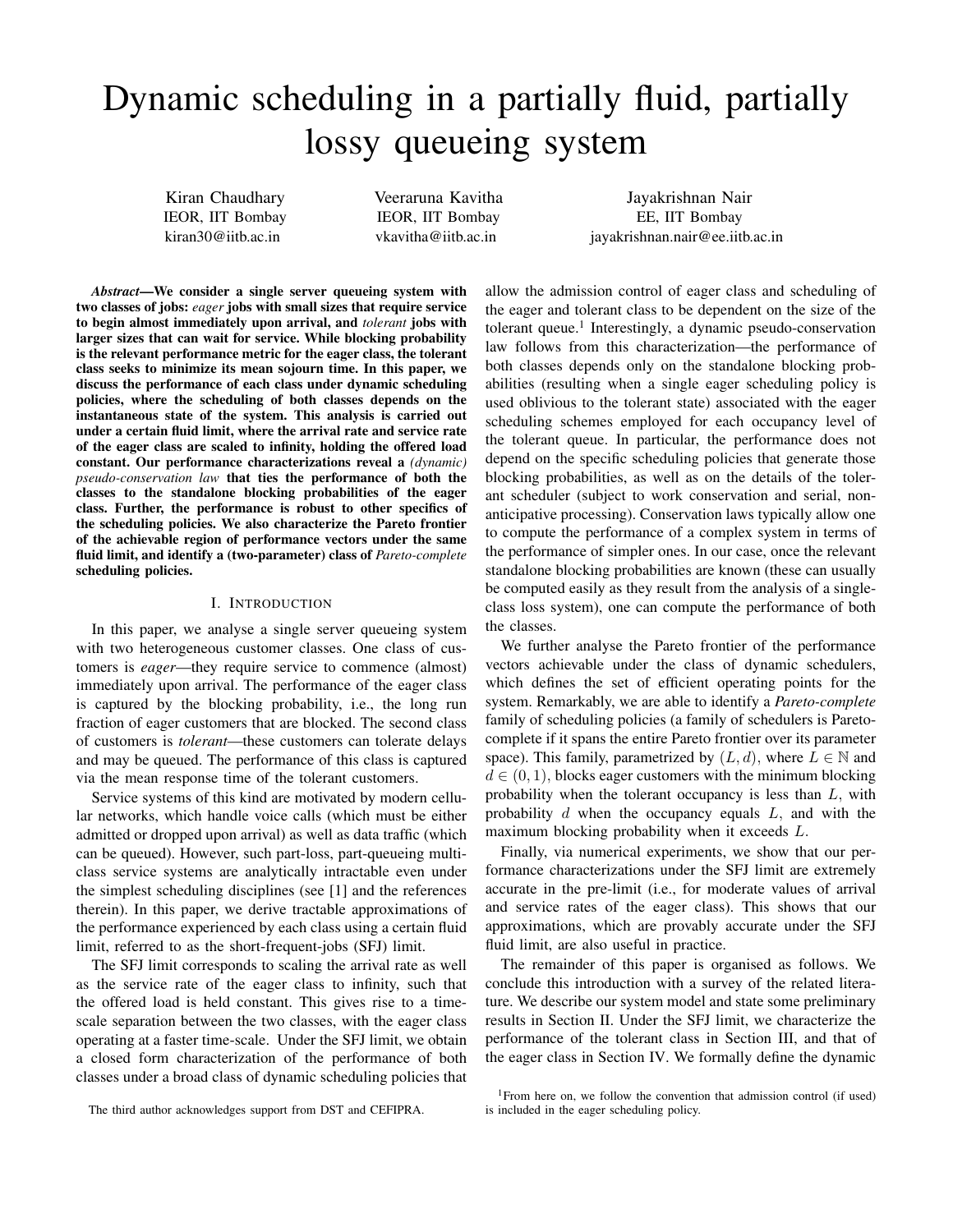achievable region in Section V, and demonstrate the Paretocomplete family of dynamic schedulers in Section VI.

*Related literature:* The present paper is a follow-up of our prior work [2], [3], which analyses the same heterogeneous queueing system under the SFJ limit for a class of (partially) static scheduling policies. Under this class of policies, the scheduling of the eager class is oblivious to the state of the tolerant queue, with the tolerant queue simply utilizing the service capacity left unused by the eager class. Clearly, this class of schedulers is restrictive. In the present paper, we consider general dynamic policies, where eager scheduling depends on the occupancy of the tolerant queue. This generalization, which requires a non-trivial analysis, results is a substantial expansion of the achievable region of feasible performance vectors (as is shown in Sections V, VI). Moreover, the generalization to dynamic policies necessitates the identification of a Pareto-complete family of schedulers (which is the goal of Section VI); in the restricted class of static schedulers analysed in [2], [3], it turns out that all policies are efficient.

Aside from [2], [3], the only prior work we are aware of that analyses a part-queueing, part-loss service system is [4]. In this paper, the authors obtain the performance metrics for all classes in closed form, assuming exponential inter-arrival and service times for all classes, under a certain *static* priority scheduling discipline. However, we note that [4] does not attempt to address the *tradeoff* between the performance of the two classes, which is central to the present work.

From an application standpoint, this paper is also related to the considerable literature on sharing the capacity of a cellular system between voice and data traffic; for example, see [5]–[7]. In this line of work, both voice and data classes are treated as lossy, the focus being on characterizing the blocking probability of each class under different (static and dynamic) admission rules. However, to the best of our knowledge, these papers do not analyse the achievable region of performance vectors, or characterize its Pareto frontier.

We also note that there is a well-developed literature on multiclass queueing systems with multiple tolerant classes on a single server (e.g., conservation laws, pioneered by [8]). The achievable region is well understood in such a 'homogeneous' multi-class setting [9], [10]. Interestingly, in this case, it is known that the static and dynamic achievable regions coincide (see [2]), in contrast with the 'heterogeneous' multi-class setting considered here, where we see that the static achievable region is a strict subset of the dynamic achievable region. Moreover, the achievable region in the homogeneous setting is its own Pareto frontier (i.e., all points of the achievable region are efficient) under work conserving policies, also in contrast with the heterogeneous setting considered here.

## II. SYSTEM DESCRIPTION

We consider a single server queueing system with two job classes: eager customers (also denoted as  $\epsilon$ -customers) have limited patience and demand service within a short span after arrival, whereas tolerant customers (also denoted as  $\tau$ customers) can wait in a queue (of infinite capacity) to be

served. The  $\tau$ -customers can be interrupted either partially (i.e., their service rate may be reduced) or completely by  $\epsilon$ -customers, but not by other  $\tau$ -customers. Without loss of generality, we assume *a unit server speed.* We assume that  $\epsilon$ -customers (respectively,  $\tau$ -customers) arrive according to a Poisson process with rate  $\lambda_{\epsilon}$  (respectively,  $\lambda_{\tau}$ ). The sequence of job sizes (a.k.a. service requirements) for both the classes is i.i.d., with  $B_{\epsilon}$  denoting a generic  $\epsilon$  job size, and  $B_{\tau}$ denoting a generic τ job size. Throughout, *we assume that*  $B_{\tau}$  *is exponentially distributed with mean*  $1/\mu_{\tau}$ *, and that*  $\mathbb{E}[B_{\epsilon}] < \infty$ . Let  $\mu_{\epsilon} := 1/\mathbb{E}[B_{\epsilon}]$ .

## *A. Dynamic schedulers*

We consider dynamic scheduling, wherein the scheduling policy used for the eager class is dependent on the number of tolerant customers in the system (see Footnote 1). The tolerant queue in turn utilizes the service capacity left unused by the eager class in a work-conserving manner. As a result, the service processes of the two classes are interdependent (unlike in the case of static scheduling as considered in [2], [3]). Our dynamic schedulers are of nested type: a top-level policy chooses the sub-policy used for scheduling the  $\epsilon$ -class based on the occupancy (state) of the  $\tau$ -class. Consider g contiguous partitions  $\{\mathcal{G}_j\}_{j\leq\mathbf{g}}$  of the non-negative integers. A single sub-policy is used to schedule the  $\epsilon$ -class<sup>2</sup> when the tolerant queue occupancy lies in  $\mathcal{G}_j$  for each  $j \leq \mathbf{g}$ .

 $\epsilon$ -schedulers: Note that while the occupancy of the tolerant queue dictates the selection of  $\epsilon$  sub-policy, the sub-policies are themselves oblivious to the state of the tolerant queue. Moreover, what we refer to as a sub-policy includes system decisions (e.g., service capacity allocated to  $\epsilon$ -class, admission control, amount of waiting space, etc.) as well as behavioural aspects of the impatient eager customers (e.g., eager customers may balk based on the system occupancy).

We make the following additional assumptions. Some example schedulers that satisfy these are provided in Section II-C:

- A.1 To simplify the transition from one  $\epsilon$ -sub-policy to the next, we assume that all  $\epsilon$ -customers are dropped when there is an arrival/departure in the  $\tau$ -queue.<sup>3</sup>
- A.2 The scheduling of each sub-policy depends only on the number of  $\epsilon$ -jobs present in the system.
- A.3 Under each sub-policy, there exists a (finite) upper bound on the number of  $\epsilon$ -jobs in the system at any time.
- A.4 Under each sub-policy, the interval between the start of two successive busy periods of the eager class has finite second moment.

 $\tau$ -schedulers: Next, we state our assumptions on the scheduling policy of the tolerant class.

<sup>&</sup>lt;sup>2</sup>The further details of  $\epsilon$ -scheduling policy (after initial selection) will obviously remain constant till the next  $\tau$ -change, thus these nested schedulers are not restricted, when one considers all possible partitions.

<sup>&</sup>lt;sup>3</sup>A.1 is required for our proof of Theorem 2 (characterizing the blocking probability of the eager class under the SFJ limit). However, under the SFJ limit, this 'flushing' of the  $\epsilon$ -system is only performed at a bounded rate (since arrivals/departures in the  $\tau$ -queue occur at a bounded rate), while the arrival rate of the  $\epsilon$  system scales to infinity. Thus, we expect that this assumption will not impact the blocking probability of the eager class (also evident from the Monte Carlo simulation based study presented in Section VI).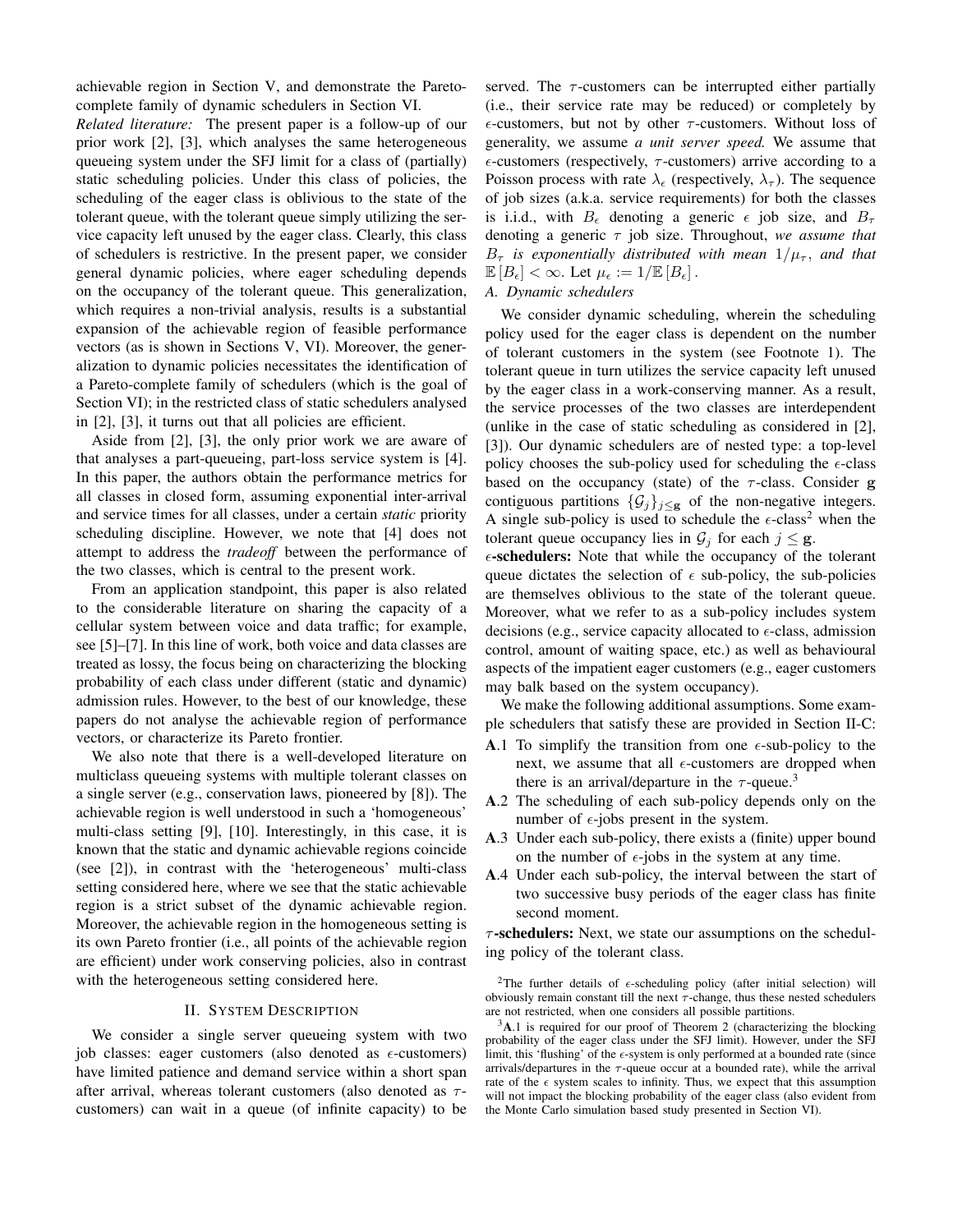- **B.1** The  $\tau$ -scheduler is work conserving, i.e., it utilizes all the service capacity left unused by  $\epsilon$ -jobs, so long as the  $\tau$ -queue is non-empty.
- **B.**2 The  $\tau$ -jobs are served in a serial fashion, i.e.,  $\tau$ -jobs cannot pre-empt one another.
- **B.**3 The  $\tau$ -scheduler is blind to the size of  $\tau$ -jobs.

Assumption B.1 implies that the tolerant class experiences a time varying service process, which depends on both the  $\tau$ -state as well as the  $\epsilon$ -state. Assumptions **B**.2-3 imply that we consider  $\tau$ -schedulers which are non-pre-emptive and non-anticipative, for instance, *first come first served* (FCFS), *last come first served* (LCFS), and *random order of service* [Chapter 29] [11].

We require another assumption (**B**.4) regarding the stability of the  $\tau$ -queue under the SFJ limit, when  $\epsilon$ -customers employ a single sub-policy (irrespective of  $\tau$ -state). These are referred to as  $\tau$ -static schedulers in [3]. We provide the required background on these schedulers, define formally the SFJ scaling, and state the resulting pseudo-conservation law (see [3] for more details), after which we state Assumption **B**.4.

## *B.* τ *-static schedulers and background*

We now consider the special case of  $\tau$ -static scheduling, where a single  $\epsilon$ -sub-policy is used at all times (irrespective of  $\tau$ -state); this case was analysed in [3]. Let  $P_{Bj}$  represent the blocking probability (long run fraction of losses) of the  $\epsilon$ -class, if sub-policy-j is used in a  $\tau$ -static manner ( $P_{Bj}$  was referred to as the standalone blocking probability of sub-policy  $j$  in Section I). We call these as  $\tau$ -static blocking probabilities.

Short-Frequent Jobs (SFJ) Scaling: Under the SFJ scaling (as in [3]), we let  $\lambda_{\epsilon} \rightarrow \infty$  and  $\mu_{\epsilon} \rightarrow \infty$ , such that  $\rho_{\epsilon} := \lambda_{\epsilon}/\mu_{\epsilon}$  remains constant. This corresponds to scaling the arrival as well as the service rate of the eager class to infinity proportionately, so that the offered load (the long term rate at which work arrives into the system) is held constant. We use  $\mu_{\epsilon}$  as the scale parameter for this partial scaling. Specifically, we scale the job size distribution of the eager class as,  $B^{\mu_{\epsilon}}_{\epsilon} \stackrel{d}{=} B^1_{\epsilon}/\mu_{\epsilon}$ , where  $B^{\mu_{\epsilon}}_{\epsilon}$  denotes a generic eager job size at scale  $\mu_{\epsilon}$  and  $\stackrel{d}{=}$  is equality in distribution. This scaling (plus Poisson arrivals) under A.2 ensures that the occupancy process of the  $\epsilon$ -class gets time-scaled (fast-forwarded) by  $\mu_{\epsilon}$ ; see the proof of Theorem 2 in the Appendix for more details. Note that the tolerant workload remains unscaled. Thus, the SFJ scaling may be viewed as a time-scale separation, with the eager class operating at a faster time-scale.

**Static Pseudo Conservation:** Let  $\Omega_j^{\mu_{\epsilon}}(t)$  represent the total amount of server capacity left unused by the  $\epsilon$ -customers in time interval [0, t], under sub-policy j operating in a  $\tau$ -static manner. Note that  $\Omega_j^{\mu_{\epsilon}}(t)$  is the (cumulative) service process seen by the  $\tau$ -system. Then by [3, Lemma 1], for all  $\mu_{\epsilon}$ , the asymptotic (in time) growth rate of  $\Omega_j^{\mu_\epsilon}(t)$  is the same (a.s.):  $\lim_{t\to\infty}\frac{\Omega_j^{\mu_{\epsilon}}(t)}{t}$  $\frac{\partial (x)}{\partial t}$   $\rightarrow$   $\nu_j$ ,  $\nu_j$  := 1 –  $\rho_{\epsilon}$ (1 –  $P_{Bj}$ ) almost surely. (1)

In other words, the long run time average service rate seen by the  $\tau$ -queue equals  $\nu_i$ , which depends only on the blocking probability  $P_{Bj}$  of the eager class, and not on the specific  $\epsilon$ -sub-policy that produced the blocking probability. Further under the SFJ limit, the service process seen by the  $\tau$ -class becomes uniform. Specifically it follows from [3, Theorem 1] that, as  $\mu_{\epsilon} \rightarrow \infty$  in the SFJ limit,

$$
\sup_{t \le W} \left| \Omega_j^{\mu_{\epsilon}}(t) - \nu_j t \right| \to 0 \text{ a.s. for any finite } W \text{, and}
$$
\n
$$
\Upsilon_j^{\mu_{\epsilon}} \stackrel{a.s.}{\to} \frac{B_{\tau}}{\nu_j}, \text{ both for any initial } \epsilon\text{-state}, \tag{2}
$$

where  $\Upsilon_j^{\mu_{\epsilon}}$  denotes the time required to finish  $B_{\tau}$  amount of work using the service process  $\Omega_j^{\mu_{\epsilon}}(\cdot)$ . This uniformity of the service process under SFJ limit enables a closed form characterization of the performance of the  $\tau$ -class (see [3, Theorems 2,3]). A key feature of the above results is a *pseudoconservation law* that expresses the performance of the tolerant class purely in terms of the blocking probability of the eager class, independent of the underlying  $\epsilon$ -policy that produced the blocking probability. We show an analogous pseudoconservation for dynamic scheduling policies in this paper.

Finally, we state the following assumption, which ensures that the  $\tau$ -queue remains stable under each of the g subpolicies, when they are applied in a  $\tau$ -static manner.

**B.**4 There exists  $\delta > 0$  such that  $\rho_j := \frac{\lambda_{\tau}}{\mu_{\tau} \nu_j} < 1 - \delta$  for all j. Assumption **B**.4 guarantees that the  $\tau$ -system is stable in the dynamic setting as well, as shown by Lemma 1.

#### *C. Some example models*

We begin with the description of one example system that satisfies our assumptions, in which the system capacity is not completely transferred to one class at any time, but rather a fraction of it is used by each  $\epsilon$ -customer, whilst the left is utilized by one  $\tau$ -customer.

Each  $\epsilon$ -customer uses  $(1/K)$  part of the service capacity. If there are  $0 \le \ell \le K$  number of  $\epsilon$ -customers receiving service, then  $\epsilon$ -customers are served at a net service rate of  $(\ell/K)$ , while the  $\tau$ -customer in service (if any) is served at rate ( $(K \ell$ /K). This continues up to K  $\epsilon$ -customers, and any further  $\epsilon$ arrival departs without service. Note that whenever an existing -customer departs, *the service rate of the* τ *-customer gets increased by* 1/K. Further there is a prior admission control on  $\epsilon$ -arrivals, they are admitted with probability p independent of all other events. This is the description of the  $\epsilon$ -sub-policy (as in [2], [3]). Now the top-level policy varies the probability of admission p based on the occupancy of the  $\tau$ -queue.

We refer to the above  $\epsilon$ -sub-policy as Capacity Division or briefly as the CD- $(p, K)$  policy. Note that the CD- $(p, K)$ policy captures a multi-server setting for the eager class. While the  $\epsilon$ -scheduler need not be work conserving, the  $\tau$ -class uses all the left over capacity. One can have other  $\epsilon$ -subpolicies either designed by the system and/or influenced by the impatient response of the  $\epsilon$ -class. We describe a few here. Limited Processor Sharing (LPS): This sub-policy, denoted by LPS- $(p, K)$  (as in [2], [3]), admits an incoming eager job into the system with probability  $p$ , so long as the number of eager jobs already in service is less than or equal to K. The entire service capacity of the server is shared equally between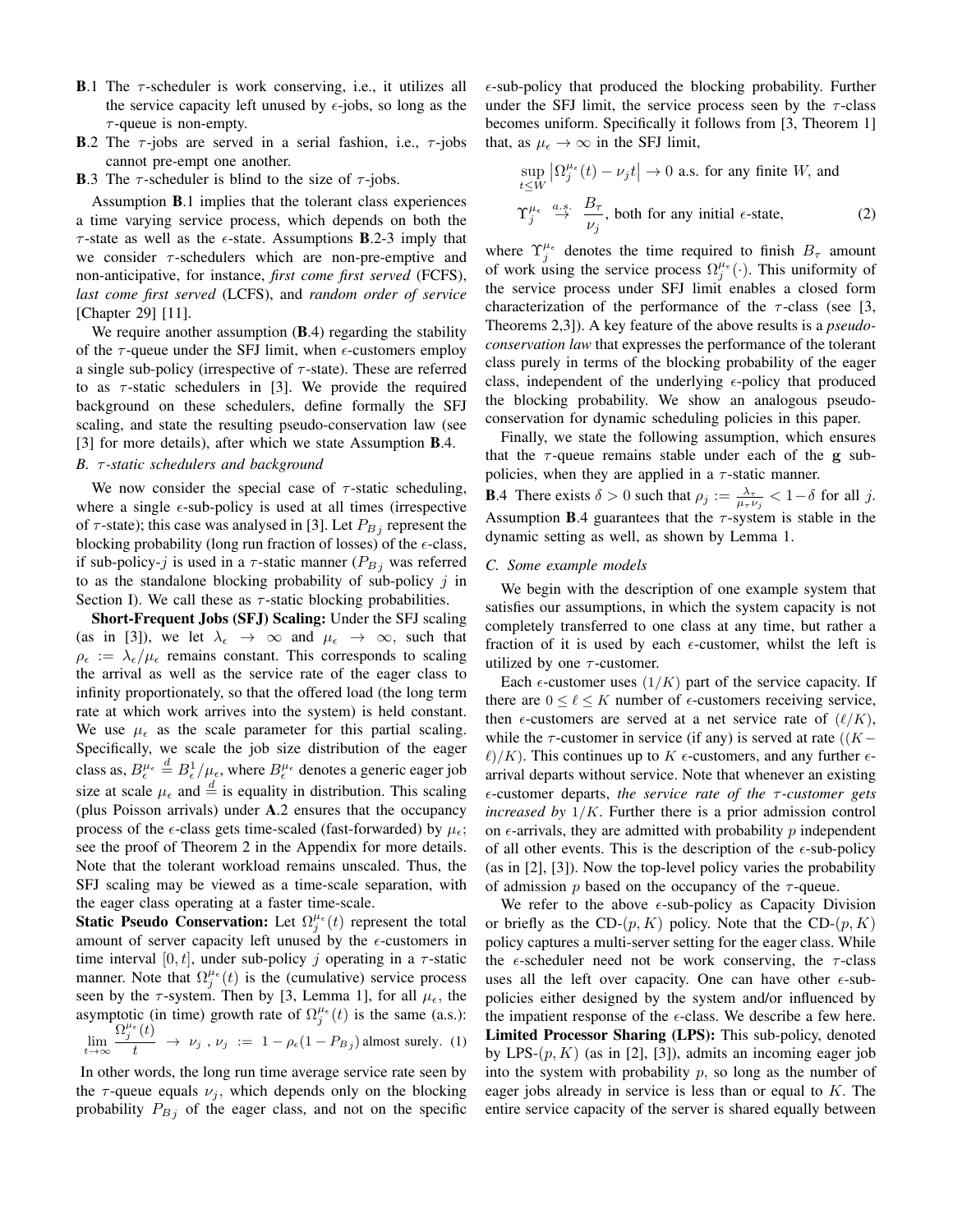

Fig. 1. SDSR-M/M/1  $(\lambda_{\tau}, 1, {\mu_1, \mu_2}, {\mathcal{G}_1, \mathcal{G}_2})$  queue: Birth death chainwith  $G_1 = \{0, \dots, L-1\}$  and  $G_2 = \{L, L+1, \dots\}$ .

the eager jobs in service (i.e., each eager job gets served at rate  $1/\ell$  when there are  $\ell$  jobs in service). Note that under the LPS- $(p, K)$  policy, the tolerant class receives service only when there are no eager jobs in the system.

**Balking and Reneging:** As a part of a particular  $\epsilon$ -sub-policy, the system may allocate a certain number of servers (recall that the system may be viewed as multi-server from the standpoint of the eager class) and might allocate a certain amount of waiting space for  $\epsilon$ -class. The  $\epsilon$ -customers might respond to the resources allocated based on their patience levels: a) an  $\epsilon$ -customer may not enter the system depending upon the  $\epsilon$ number already in system according to some probabilistic rule, as in *balking* models; or b) may leave the system after waiting for an exponentially distributed patience time of rate  $\alpha^{\mu_{\epsilon}}$ , as in *reneging* models. In the case of reneging, we will require that the parameter  $\alpha^{\mu_{\epsilon}}$  scales linearly with  $\mu_{\epsilon}$ , i.e.,  $\alpha^{\mu_{\epsilon}} = \alpha \mu_{\epsilon}$ for some  $\alpha \in (0,\infty)$  (as in [3]).

Top-level policies: The top-level policy can chose any one of these sub-policies for any  $\tau$ -state. For example, when the  $\tau$ -occupancy is greater than a certain threshold  $L$ , one may allocate fewer individual servers to  $\epsilon$ -customers (using, for example, the CD policy), while one may allocate the entire capacity to the  $\epsilon$ -class and may serve them in LPS mode when the  $\tau$ -occupancy is smaller. Alternatively, one may allocate (say) only one server to the  $\epsilon$ -class when the  $\tau$ -occupancy is high (or low), which might lead to increased levels of balking/reneging by the  $\epsilon$ -class.

## III. PERFORMANCE OF TOLERANT CLASS

In this section, we characterize the performance of the  $\tau$ class under the SFJ limit. Recall that the  $\tau$ -queue is served (in a work conserving manner) using the unused service process of the  $\epsilon$ -sub-policy, which in turn is selected based on  $\tau$ occupancy. Thus, the  $\tau$ -queue is served using a random, time varying, state-dependent service process. Due to space constraints, in the present paper, the performance characterization of the tolerant and the eager class is done assuming finitely many  $\epsilon$  sub-policies, i.e.,  $g < \infty$ . The generalization to the case of countably many  $\epsilon$  sub-policies, which is in fact required for our analysis to hold for the class of stationary Markov top-level policies, can be found in [12].

We analyse the  $\tau$ -performance by considering the  $\tau$ -queue at arrival/departure epochs. Let  $X_n$  denote the occupancy of the  $\tau$ -queue immediately following the *n*th arrival/departure. Under Assumption A.1 and because of exponentially distributed tolerant job sizes,  $\{X_n\}$  is a discrete-time Markov chain with birth-death structure. Our first observation is that this process is positive recurrent for large enough  $\mu_{\epsilon}$  (proof in Appendix):

**Lemma** *1:* Assume  $g < \infty$ . There exists  $\bar{\mu} > 0$  such that for  $\mu_{\epsilon} > \bar{\mu}$ , the Markov chain  $\{X_n\}$  is positive recurrent. Lemma 1 implies that for large enough  $\mu_{\epsilon}$ , the  $\tau$ -queue is stable and has a well defined stationary behaviour.

The performance of the tolerant class under the SFJ limit is characterized in terms of a certain state-dependent service rate M/M/1 (SDSR-M/M/1) queue, which we describe now. An SDSR-M/M/1 queue sees the same workload process as an M/M/1 queue: job arrivals are according to a Poisson process (of rate  $\lambda$ ), job sizes are i.i.d. and exponentially distributed (with mean  $1/\mu$ ). However, unlike the standard M/M/1 queue, the SDSR-M/M/1 queue has a state dependent service rate (a.k.a. server speed). Specifically, given a partition  $\{\mathcal{G}_j\}_{j\leq g}$ of the non-negative integers, the server operates with service rate  $\nu_i$  if the number of jobs in the queue (including the job in service) lies in  $G_j$ . Thus, the SDSR-M/M/1 queue is parametrized by  $(\lambda, \mu, \nu, {\mathcal{G}}_j)_{j \leq g}$ , where  $\nu = {\nu_j}_{j \leq g}$  is the vector of service rates.

The number of jobs in the SDSR-M/M/1 queue evolves as a continuous time Markov process with birth-death structure (see Figure 1), whose steady state behaviour can be obtained by elementary techniques. In particular, the stationary distribution  $\pi := {\{\pi(i)\}}_{i=0}^{\infty}$ , and the expectation of the steady state queue occupancy (denoted by  $N$ ) are given by (see [13]):

$$
\pi(i) = \frac{\mathbf{1}_{\{i=0\}} + \mathbf{1}_{\{i\geq 1\}} \prod_{\ell=1}^{i} \rho_{\ell}}{1 + \sum_{k\geq 1} \prod_{\ell=1}^{k} \rho_{\ell}}, \ \rho_{\ell} := \frac{\lambda}{\mu \nu_{j}} \text{ if } \ell \in \mathcal{G}_{j},
$$
  

$$
E[N] = \sum_{i=1}^{\infty} i \pi(i).
$$
 (3)

We are now ready to characterize the performance of the tolerant class under the SFJ limit, for the case with finite number of  $\epsilon$ -sub-policies (proof in Appendix).

Theorem *1:* [Number in system] Assume A.1-4 and B.1- 4. Also assume  $g < \infty$ .

i) Under the SFJ scaling, as  $\mu_{\epsilon} \to \infty$ , the steady state number of  $\tau$ -jobs in the system converges in distribution to the steady state number of jobs in an SDSR-M/M/1  $(\lambda_{\tau}, \mu_{\tau}, (\nu_1, \nu_2, \cdots \nu_{\mathbf{g}}), \{\mathcal{G}_i\})$  queue, with

$$
\nu_j := (1 - \rho_{\epsilon}(1 - P_{B_j})), \text{ for any } j \le \mathbf{g}.
$$

ii) The stationary expected number of  $\tau$ -customers converges to that of the same limit system (given by (3)). To provide intuition for Theorem 1, note from (2) that  $\Upsilon_j^{\mu_{\epsilon}}$ , the time required to complete  $B_{\tau}$  amount of job (when uninterrupted) converges to  $B_{\tau}/\nu_i$ , which is exponentially distributed. Thus one can anticipate the following  $\tau$ -system at SFJ limit (further because the residual service times are exponentially distributed): a) Poisson arrivals; b) exponential service times, whose rate depends upon the  $\tau$ -number in the system. And this is precisely the SDSR-M/M/1 queue.

IV. PERFORMANCE OF EAGER CLASS

We now focus on the performance of eager class. As already discussed the  $\epsilon$  sub-policy changes dynamically among g subpolicies depending only upon the  $\tau$ -number in the system (we assume  $g < \infty$  in this section; the generalization to arbitrary partitions is in [12]). To be more precise, if the number of τ-customers at τ-transition (arrival/departure) is in group  $\mathcal{G}_i$ of states, sub-policy *i* is used till the next  $\tau$ -transition.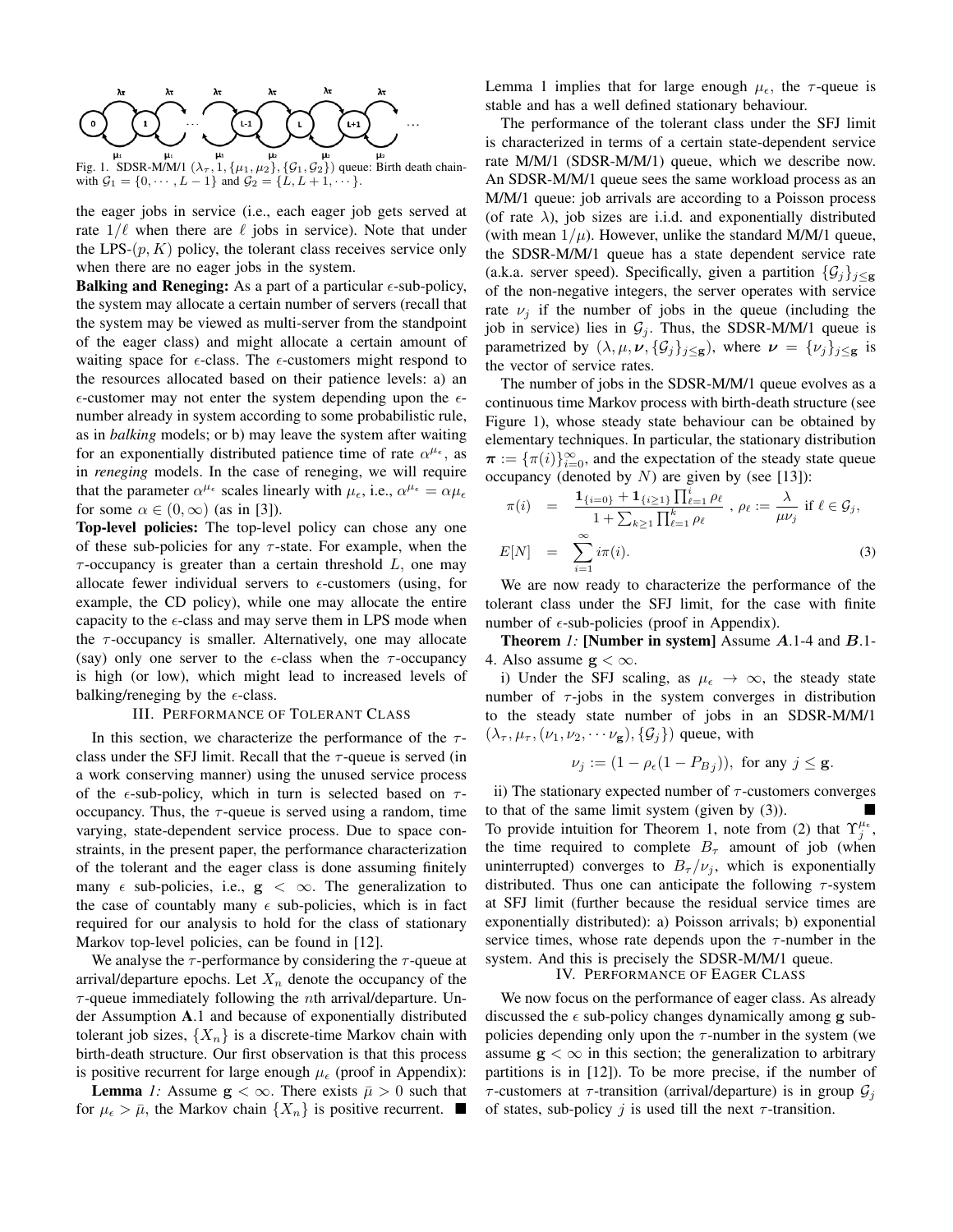The  $\epsilon$ -class is a lossy system, and the blocking probability would be  $P_{Bj}$  if j-th sub-policy is used in  $\tau$ -static manner. We now derive the 'dynamic' blocking probability, when these sub-policies are selected based on  $\tau$ -dynamics. We show that, in SFJ limit, the overall blocking probability of the eager class is a convex combination of the  $\tau$ -static blocking probabilities  $\{P_{B_j}\}\$ , weighted by the long run fractions of time the  $\tau$ system spends in the groups  $\{\mathcal{G}_i\}.$ 

Theorem *2:* [Blocking probability of eager class] Assume **A**.1-4, **B**.1-4. Also assume  $\mathbf{g} < \infty$ . Let  $\pi_{\tau}^{\infty} := {\pi_{\tau}^{\infty}(i)}_{i \geq 0}$ denote the stationary distribution of SDSR-M/M/1 limit tolerant system, given by Theorem 1. Then the steady state blocking probability of  $\epsilon$ -jobs in SFJ limit is given by:

$$
P_B^{\mu_{\epsilon}} \xrightarrow{\mu_{\epsilon \to \infty}} \sum_{j=1}^{g} P_{Bj} \left( \sum_{i \in \mathcal{G}_j} \pi_{\tau}^{\infty}(i) \right) =: P_B^{\infty}.
$$

A sketch of the proof of Theorem 2 can be found in the appendix; the complete proof, which also generalizes to countably many partitions, can be found in [12].

*Dynamic Pseudo Conservation and its relevance:* The key challenge in the performance evaluation of our multi-class system is the interdependence between the service processes of the two classes. However, Theorems 1-2 show that one may approximate the performance of both classes (the approximations being accurate under the SFJ limit) using only the  $\tau$ -static blocking probabilities  $\{P_{B_j}\}_{j\leq g}$ . The probabilities  ${P_{B_j}}_{j \leq g}$  themselves are typically easy to compute, since they involve the analysis of a single-class (stationary) loss system. Finally, we note that by virtue of Theorems 1-2, we have a *'Dynamic Pseudo Conservation'*: Under the SFJ limit, the performance of *both* classes depends only on the  $\tau$ -static blocking probabilities  $\{P_{B_j}\}_{j\leq \mathbf{g}}$  and the partitions  $\{\mathcal{G}_j\}_{j\leq \mathbf{g}},$ and not on other specifics of the g sub-policies.

#### V. DYNAMIC ACHIEVABLE REGION

A queuing system can be analysed using several performance metrics; for example, number of customers in the system, sojourn time (the total time spent by the customer), waiting time (of the customer before the service starts), fraction of the customers blocked (in a loss system), etc. The achievable region of a multi-class system is defined as the region of all possible vectors (one component for one class) of the relevant performance metrics. In our model, corresponding to the eager class we have a lossy system, thus we consider blocking probability as the performance metric. For the tolerant class, one can consider the steady state expected number of customers in the system as the performance metric.

By Lemma 1, the system is stable for all  $\mu_{\epsilon} \geq \bar{\mu}$ , for some  $\bar{\mu} < \infty$ . Thus for all such  $\mu_{\epsilon}$ , by Little's Law,  $E^{\mu_{\epsilon}}[S]$ , the stationary expected sojourn time of a typical  $\tau$ -customer, and  $E^{\mu_{\epsilon}}[N]$ , the stationary expected number of  $\tau$ -customers in the system are related as  $E^{\mu_{\epsilon}}[N] = \lambda_{\tau} E^{\mu_{\epsilon}}[S]$ . Thus it is sufficient to consider any one of these metrics.

Stationary Markov top-level policies: In any general sequential decision problem, a Stationary Markov (SM) policy is a sequence of decisions, in which one decision is chosen for each value of the state and the same decision is applicable in any time slot. In our case we consider *the top-level policies among the Stationary Markov (SM) family.* This means, a top level policy  $\phi$  is a sequence of  $\epsilon$ -sub-policies, and that if the  $\tau$ -state equals j at any time slot, then the j-th sub-policy of  $\phi$ is used for scheduling the  $\epsilon$ -class.

While the statements of Theorems 1-2 in the present paper assume finitely many  $\epsilon$ -sub-policies (one for each of the subsets in  $\{\mathcal{G}_i\}$ , the study of SM strategies requires us to move on to the general case of countably infinite  $\epsilon$ -subpolicies, one for each value of  $\tau$ -occupancy. However, as stated before, the statements of Theorems 1-2 do extend to general SM top-level policies (see [12]). *Accordingly, in the remainder of this paper, we proceed with our analysis of the achievable region and its Pareto frontier disregarding the restriction to finitely many -sub-policies.*

As understood from Theorems 1-2, the *only characteristic of the -sub-policies that influences the system (dynamic) performance are the*  $\tau$ -static blocking probabilities  $\{P_{B_i}\}\$ obtained when respective sub-policies are used in  $\tau$ -static manner. Thus to define an efficient dynamic system, one effectively needs to choose (based on the  $\tau$ -state), one among these blocking probabilities (and no further details of the subpolicy are important). This *is a consequence of the 'dynamic pseudo-conservation' mentioned in the previous section.*

Any Stationary Markov (SM) top-level policy is generally given by a sequence of  $\epsilon$ -sub-policies, one for each  $\tau$ -state. However, in view of the above observation, a stationary Markov policy can be thought of as a sequence of  $\epsilon$ -blocking probabilities (derived when the corresponding sub-policies are applied in  $\tau$ -static manner. In other words, a SM top-level policy is defined by  $\phi = (d_0, d_1, \dots)$ , where decision  $d_i$ specifies a ' $\tau$ -static blocking probability' to be chosen when number of τ -customers equals j. *Towards this we implicitly require the existence of at least one sub-policy, that achieves the given value of '*τ *-static blocking probability', which is any value between the system specified limits*  $\underline{d} := \underline{P_B}$  *(minimum*) *possible blocking probability) and*  $\overline{d} := \overline{P_B}$  (the maximum possible blocking probability). This for example, is achieved by CD- $(p, K)$ /LPS- $(p, K)$  policies mentioned in Section II, when one considers all possible values of  $\{(p, K)\}$  (see [2], [3] for more details). In the rest of the paper, we refer to the top-level policies simply as policies for brevity.

Limit Achievable region Our focus from here on will be the dynamic achievable region  $A^{\infty}$  of performance vectors under the SFJ limit. Recall that for tolerant class, the limit is an SDSR-M/M/1 queue. The  $\epsilon$ -limit can be seen as a mixture model made up of many lossy systems, each described by their  $\tau$ -static blocking probabilities, and mixed independently according the stationary distribution of the limit SDSR-M/M/1 queue. Thus, we define the limit achievable region as follows:

$$
\mathcal{A}^{\infty} = \left\{ \left( P_{B,\phi}^{\infty}, E_{\phi}^{\infty}[N] \right) : \phi \text{ is an SM policy} \right\}.
$$

Note that  $A^{\infty}$  is the set of limiting performance vectors under SM policies. In this sense, one may view  $A^{\infty}$  as the limit of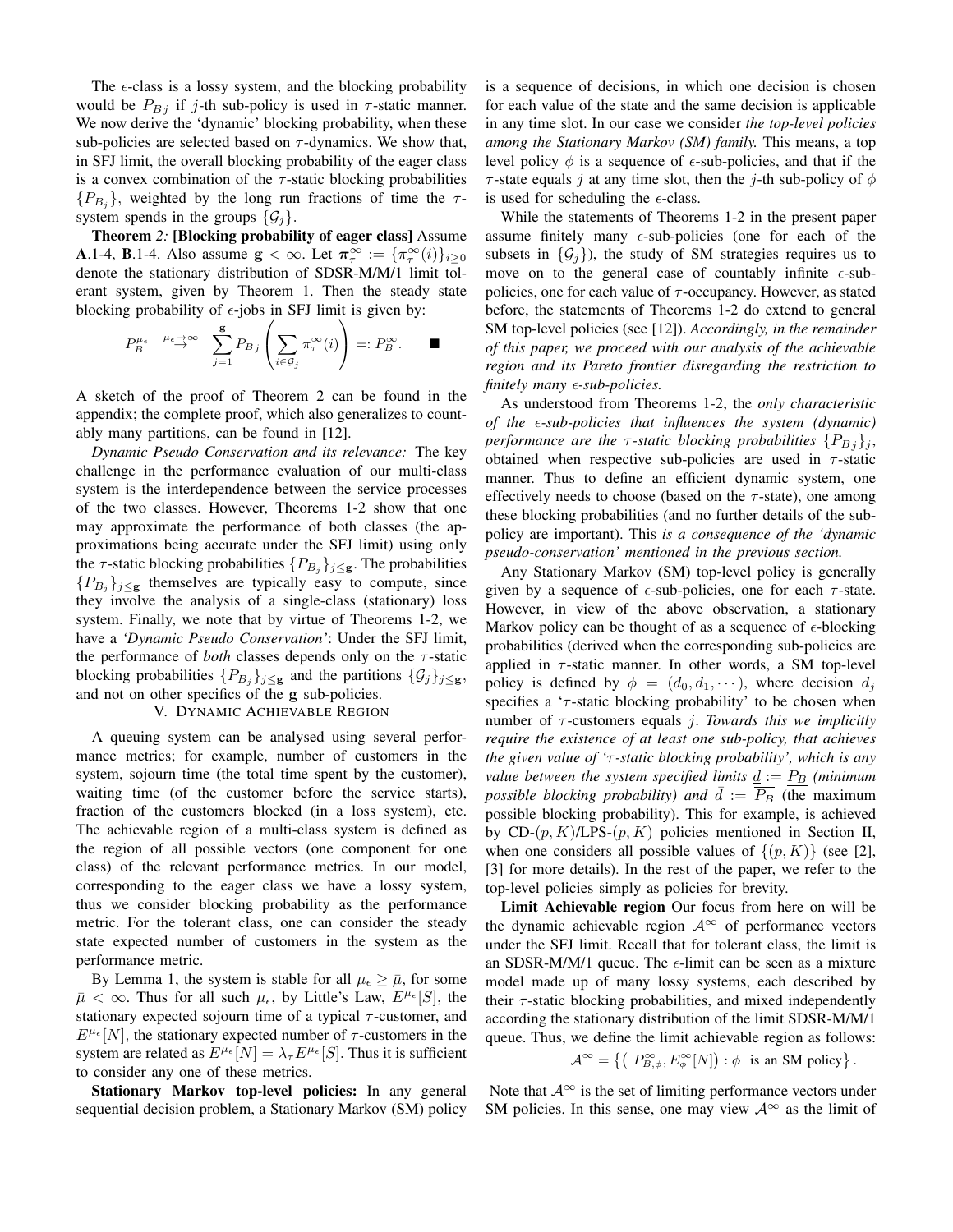achievable region of our multi-class system as  $\mu_{\epsilon} \to \infty$ .

For simplicity of notations *we avoid the super-script*  $\infty$ when the discussion is clearly about the limit system. *At times we also drop* φ*, the SM policy, when there is no ambiguity.*

A Numerical Example: To visualize the limit achievable region, we consider a system with a top-level policy parametrized by  $((p_1, p_2, L, K))$ . In this system, the CD- $(p_1, K)$  policy is employed when the  $\tau$ -occupancy is less than L, and the CD- $(p_2, K)$  policy is employed when the  $\tau$ occupancy is greater than or equal to L. The tolerant customers are served serially with total capacity of all the leftover servers. Using the Erlang-B formula, the two  $\tau$ -static blocking probabilities of  $\epsilon$ -customers equal  $(K \rho_{\epsilon} p_i)^K$ 

$$
P_{B_i} = (1 - p_i) + p_i \frac{\frac{(1 + p_i p_i)^2}{K!}}{\sum_{k=0}^{K} \frac{(K \rho_{\epsilon} p_i)^k}{k!}}, \text{ for } i = 1, 2 \text{ and}
$$
  

$$
G_1 = \{0, \cdots, L-1\} \text{ and } G_2 = \{L, L+1, \cdots, \}.
$$

The performance of such a system at limit can be obtained using the results of Theorems 1-2. We set  $K = 5$ ,  $\rho_{\epsilon} = 0.4$ ,  $\lambda_{\tau} = 4$  and  $\mu_{\tau} = 8$ , generate the three parameters  $(p_1, p_2, L)$ randomly. The scatter plot of the corresponding values of  $E^{\infty}[N]$  and  $P_B^{\infty}$  is shown in Figure 2. The resulting figure is a part of the limit achievable region. As seen from the figure, the achievable region is a non-zero measure set. Further, the plot indicates that the achievable region is bounded. We will now address the Pareto frontier associated with this system.

## VI. LIMIT PARETO FRONTIER

The Pareto frontier is the efficient sub-region of an achievable region which consists of dominating performance vectors. A pair  $(P_{B, \phi^*}, E_{\phi^*}[N])$  (produced by a policy  $\phi^*$ ) is on Pareto frontier of the limit system, if there exists no other SM policy  $\phi$  that achieves a better performance pair  $(P_{B,\phi}, E_{\phi}[N])$  (in the limit system), i.e.,  $P_{B,\phi} \leq P_{B,\phi^*}$  and  $E_{\phi}[N] \leq E_{\phi^*}[N]$ , one of the inequalities being strict.

The Pareto frontier of the limit system is obtained by solving an appropriate set of parametrized optimization problems. Prior to that, we discuss the limit performance of both the sub-systems, under any given SM policy. Invoking Theorems 1 and 2 (specifically, their generalizations in [12]), under any  $\phi$ ,<br>  $E^{\mu}_{\phi}[N] \xrightarrow{\mu \in \mathcal{N}} E^{\infty}_{\phi}[N] = \sum_{i}^{m} \underbrace{\overbrace{I_{i}^{*}}^{m}}_{i}$ , (4)

$$
E_{\phi}^{\mu_{\epsilon}}[N] \stackrel{\mu_{\epsilon} \to \infty}{\longrightarrow} E_{\phi}^{\infty}[N] = \sum_{i=1}^{N} i \frac{\pi_i^i}{1 + \sum_{l \ge 1} \pi_l^{\phi}}, \tag{4}
$$

$$
P_{B,\phi}^{\mu_{\epsilon}} \xrightarrow{\mu_{\epsilon \to \infty}} P_{B,\phi}^{\infty} = \frac{d_0}{1 + \sum_{i \ge 1} \pi_i^{\phi}} + \sum_{i=1}^{\infty} d_i \frac{\pi_i^{\phi}}{1 + \sum_{l \ge 1} \pi_l^{\phi}}, \quad (5)
$$

$$
\pi_j^{\phi} = \mathbf{1}_{\{j=0\}} + \mathbf{1}_{\{j>0\}} \prod_{i=1}^j \rho_i^{\phi}, \text{ with } \rho_i^{\phi} := \frac{\lambda_{\tau}}{\mu_{\tau} (1 - \rho_{\epsilon} (1 - d_i))}. \quad (6)
$$

### *A. Pareto-complete family*

We now derive a family of *Pareto-complete* policies, i.e., a parametrized family of policies that span the entire Paretofrontier of our system. One can obtain all the points on the Pareto frontier by considering the following parametrized (by C) constrained optimization problems (with  $\pi_i^{\phi}$  defined in (6)).

$$
\min_{\phi} P_{B,\phi} \text{ such that } E_{\phi}[N] \le C, \text{ i.e., equivalently } (7)
$$

$$
\min_{\phi} \sum_{i=0}^{\infty} d_i \frac{\pi_i^{\phi}}{1 + \sum_{l \ge 1} \pi_l^{\phi}} \text{ such that } \sum_{i=0}^{\infty} i \frac{\pi_i^{\phi}}{1 + \sum_{l \ge 1} \pi_l^{\phi}} \le C.
$$

Recall  $\underline{d}$ ,  $\overline{d}$  respectively represent the best and worst subpolicy (with respect to  $\epsilon$ -customers), in that these represent the minimum and maximum possible blocking probabilities. Define:

$$
\bar{\rho} := \frac{\lambda_{\tau}}{\mu_{\tau}(1 - \rho_{\epsilon}(1 - \underline{d}))}, \text{ and } \underline{\rho} = \frac{\lambda_{\tau}}{\mu_{\tau}(1 - \rho_{\epsilon}(1 - \bar{d}))}. \quad (8)
$$

The terms  $(\bar{\rho}, \rho)$  represent the (worst and best) load factor of the  $\tau$ -customers in the limit system, when  $\epsilon$ -customers are scheduled respectively with the best (blocking probability  $d$ ) and worst (blocking probability d) sub-policies, in  $\tau$ -static manner.

Suppose that the constraint C on the expected  $\tau$ -number satisfies  $C \ge \bar{\rho}/(1-\bar{\rho})$  (observe  $\bar{\rho}/(1-\bar{\rho})$  is the expected number in M/M/1 queue with maximum load factor  $\bar{\rho}$ ). Then the problem (7) becomes an unconstrained problem and the optimal policy clearly equals  $\phi^* = (\underline{d}, \underline{d}, \dots)$ . We show that the optimal policy for any given  $C < \bar{\rho}/(1-\bar{\rho})$ , is monotone (but not strictly monotone) in  $\tau$ -state and further derive its closed form expression (proof in Appendix):

**Theorem** 3: The policy  $\phi^* = \{d_0^*, d_1^*, \dots\}$  that optimizes the problem defined in (7) is monotone and is given by:

$$
d_i^* = \mathbf{1}_{\{i < L^*\}} \underline{d} + \mathbf{1}_{\{i = L^*\}} d^* + \mathbf{1}_{\{i > L^*\}} \overline{d} \tag{9}
$$

which is parametrized by two parameters  $(L^*, d^*)$ . The expressions for  $(L^*, d^*)$  are given in [12].

The family of schedulers given by (9) are clearly Paretocomplete. This family is parametrized by  $(L, d)$  with  $1 \leq$  $L \leq \infty$  and  $d \leq d \leq d$ . The policies in this family choose the 'worst'  $\epsilon$ -sub-policy (i.e., with  $d = d$ ) when the  $\tau$ -number is greater than or equal to  $L + 1$ , choose a sub-policy with intermediate blocking d when  $\tau$ -number equals L and choose the 'best' sub-policy (i.e., with  $d = d$ ) for the rest (see (9)). One can easily compute the performance under these policies, as below (see 8):

$$
E_{(L,d)}[N] = \psi \left( \bar{\rho} \frac{1 - \bar{\rho}^L}{(1 - \bar{\rho})^2} - \frac{L\bar{\rho}^{L-1}}{1 - \bar{\rho}} + \frac{\rho \bar{\rho}^{L-1}(\rho + L - L\rho)}{(1 - \rho)^2} \right)
$$
  
\n
$$
P_{B,(L,d)} = \psi \left( d\rho \bar{\rho}^{L-1} + \rho \bar{d} \frac{\bar{\rho}^{L-1}\rho}{1 - \rho} + \frac{\bar{\rho}^L - 1}{\bar{\rho} - 1} \frac{d}{d} \right) \text{ with}
$$
  
\n
$$
\psi = \frac{1}{\frac{\bar{\rho}^L - 1}{\bar{\rho} - 1} + \rho \bar{\rho}^{L-1} + \rho \frac{\bar{\rho}^{L-1}\rho}{1 - \rho}}, \quad \rho = \frac{\lambda \tau}{\mu \tau (1 - \rho_{\epsilon}(1 - d))} \quad . \quad (10)
$$

Thus *we derived Pareto complete family as well as the performance under this family, which can readily be used for any relevant optimization problem.*

Numerical example: We continue with the numerical example of Figure 2. For this example, one can easily compute that  $\bar{\rho} = 0.8134$  (no admission control on eager class, i.e., with  $p_i = 1$  for all i) and  $\rho = 0.5$  (eager class is completely blocked with  $d = 1$  and hence  $\rho = \lambda_{\tau}/\mu_{\tau}$ , when the system can at maximum serve 5 eager customers in parallel. By substituting these values into (10), one can obtain the Pareto frontier. The circles in the figure represent this Pareto frontier, and are obtained by varying  $(L, d)$  appropriately. It is clear from the figure that the derived set of points are indeed dominating and are on the Pareto frontier.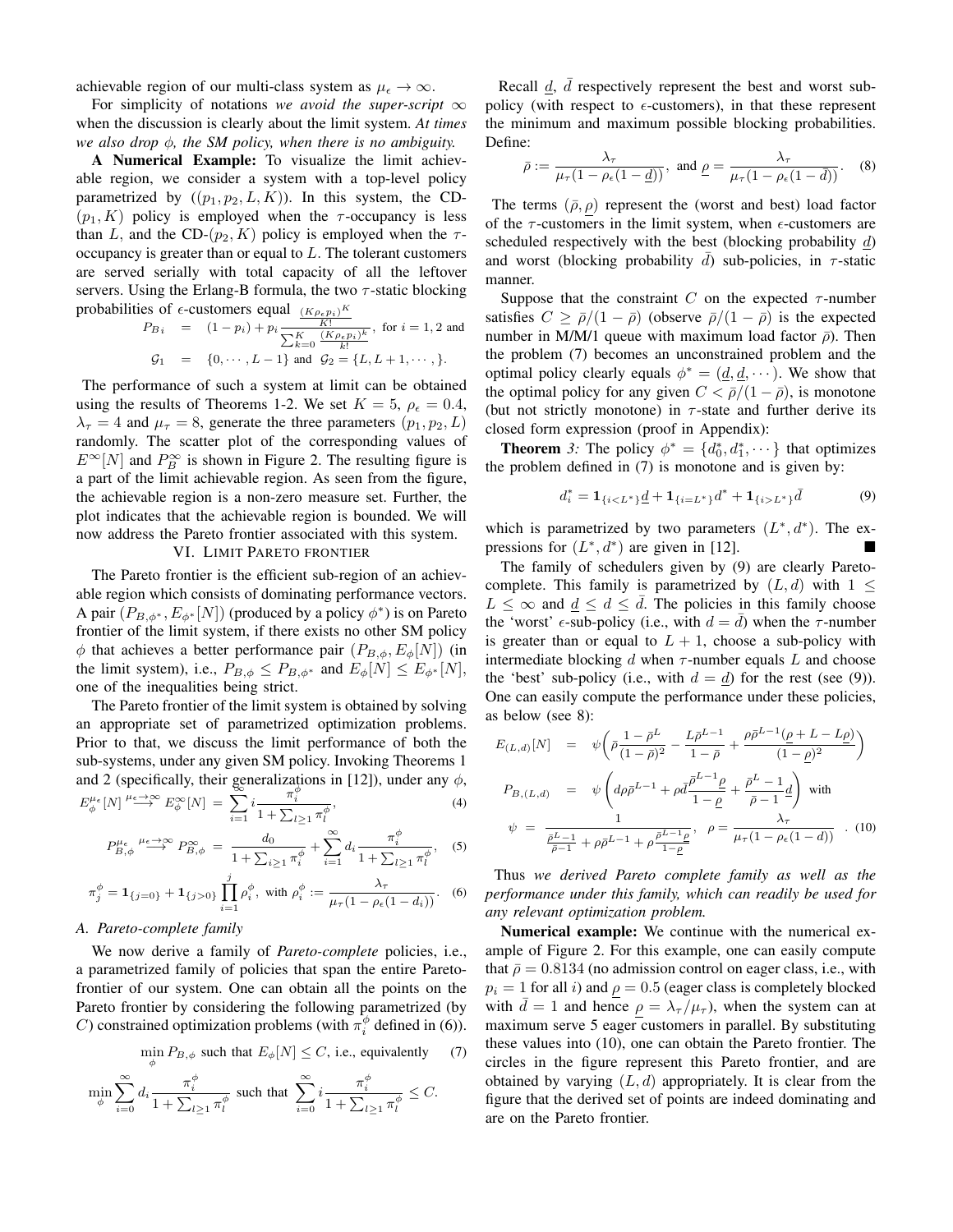

Fig. 2. Achievable region, Pareto Frontier  $\bar{\rho}$  =

0.8134,  $\rho = .5$ 



Fig. 3. Comparison of Theory with Monte Carlo (MC) Estimates. Good approximation even for small  $\mu_{\epsilon}$ .



Fig. 4. Comparison of static and dynamic policies. Better approximation for dynamic policies.

#### *B. Monte Carlo based case study in pre-limit*

We consider an example case-study with  $CD-(p, K)$  subpolicies of Subsection II-C. Specifically, for fixed  $K$ , we consider top-level policies that perform  $CD-(1, K)$  when the  $\tau$ -occupancy is less than certain L (with  $L \ge 1$ ) and perform CD- $(0, K)$  (thus blocking all  $\epsilon$ -jobs) when the  $\tau$ -occupancy is greater than or equal to  $L$ . In view of Theorem 3, by stepping over  $L$  as above<sup>4</sup>, we sample performance vectors from the limit Pareto-frontier of the system.

It is very complicated to obtain an exact analysis of this heterogeneous system. However by Theorems 1-2, one can obtain an approximate analysis for this system and the same is plotted in Figure 3 (the system configuration is mentioned in the figure itself). We plot both Monte-Carlo estimates as well as the corresponding theoretical limits for different values of L. Importantly, *the Monte Carlo simulations do not even drop -customers at* τ *-transitions as required by* A*.1*. We observe that Theorems 1-2 provide an excellent approximation for the performance of actual system even for  $\mu_{\epsilon}$  as small as 1, when  $\mu_{\tau} = 0.54$ . It is also apparent that the theory approximates the system performance well even when the system does not drop  $\epsilon$ -customers at  $\tau$ -transitions.

Another example is plotted in Figure 4, where  $\tau$ -static policies of [3] are considered along with dynamic policies. We again observe a good approximation between the theory and MC estimates for dynamic policies. Interestingly, the approximation error is bigger in the static case. One possible explanation for this is the following. It is clear that the approximation error gets smaller as the  $\epsilon$ -load factor reduces, under  $\tau$ -static policies. Under Pareto optimal family of schedulers, the  $\epsilon$ -load equals 0 for all  $\tau$ -states greater than L. Thus we see the approximation is almost zero towards the right of the two figures (as  $P_B$  gets smaller, L gets smaller). We also observe that the dynamic policies perform far superior than  $\tau$ -static policies. VII. CONCLUDING REMARKS

In this paper, we analyse a multi-class, single server queueing system with an eager (lossy) class and a tolerant (queueing) class, under dynamic scheduling. While the inter-dependence between the service processes of the two classes makes an exact analysis of this system difficult, we obtain tractable performance approximations under a certain (partial) fluid scaling regime. A key feature of our approximations, which are shown to be highly accurate via Monte Carlo simulations, is a pseudo-conservation law: the approximate performance of both classes is expressed in terms of the standalone blocking probabilities of the eager schedulers, which are themselves easy to compute in several cases. Finally, we focus on the achievable region of the limiting performance vectors for our system. Remarkably, we are able to obtain an explicit family of Pareto-optimal policies (these resemble threshold policies).

This work motivates extensions in various directions. One interesting extension would be to the multi-server setting, where the tolerant class is no longer work conserving. Another promising direction is to consider static/dynamic pricing for such heterogeneous service systems. Finally, specializing our models to particular application scenarios, including supermarkets, cognitive radio, and cloud computing environments, would be of independent interest.

#### **REFERENCES**

- [1] S. R. Mahabhashyam and N. Gautam, "On queues with markov modulated service rates," *Queueing Systems*, vol. 51, no. 1-2, pp. 89–113, 2005.
- [2] Veeraruna Kavitha and R. K. Sinha, "Achievable region with impatient customers," in *Proceedings of Valuetools*, 2017.
- [3] Veeraruna Kavitha, J. Nair, and R. K. Sinha, "Pseudo conservation for partially fluid, partially lossy queueing systems," *Annals of Operations Research*, pp. 1–38, 2018.
- [4] A. Sleptchenko, A. van Harten, and M. C. van der Heijden, "An exact analysis of the multi-class m/m/k priority queue with partial blocking," *Stochastic models*, vol. 19, no. 4, pp. 527–548, 2003.
- [5] B. Li, L. Li, B. Li, K. M. Sivalingam, and X.-R. Cao, "Call admission control for voice/data integrated cellular networks: performance analysis and comparative study," *IEEE Journal on Selected Areas in Communications*, vol. 22, no. 4, pp. 706–718, 2004.
- [6] S. Tang and W. Li, "A channel allocation model with preemptive priority for integrated voice/data mobile networks," in *Proceedings of the First International Conference on Quality of Service in Heterogeneous Wired/Wireless Networks*, 2004.
- [7] Y. Zhang, B.-H. Soong, and M. Ma, "A dynamic channel assignment scheme for voice/data integration in gprs networks," *Computer Communications*, vol. 29, no. 8, pp. 1163–1173, 2006.
- [8] L. Kleinrock, "A conservation law for a wide class of queueing disciplines," *Naval Research Logistics Quarterly*, vol. 12, no. 2, pp. 181–192, 1965.
- [9] E. G. Coffman Jr and I. Mitrani, "A characterization of waiting time performance realizable by single-server queues," *Operations Research*, vol. 28, no. 3-part-ii, pp. 810–821, 1980.
- [10] J. G. Shanthikumar and D. D. Yao, "Multiclass queueing systems: Polymatroidal structure and optimal scheduling control," *Operations Research*, vol. 40, no. 3-supplement-2, pp. S293–S299, 1992.
- [11] M. Harchol-Balter, *Performance modeling and design of computer systems: Queueing theory in action*. Cambridge University Press, 2013.
- [12] Kiran Chaudhary, Veeraruna Kavitha, and J. Nair, "Dynamic scheduling in a partially fluid, partially lossy queueing system," *ArXiv e-prints, https://arxiv.org/abs/1904.06480* , 2019.

<sup>&</sup>lt;sup>4</sup>Here again, <u>d</u> (respectively  $\overline{d}$ ) equals the blocking probability without eager admission control (respectively if eager class is admitted only when  $\tau$ -queue is empty).